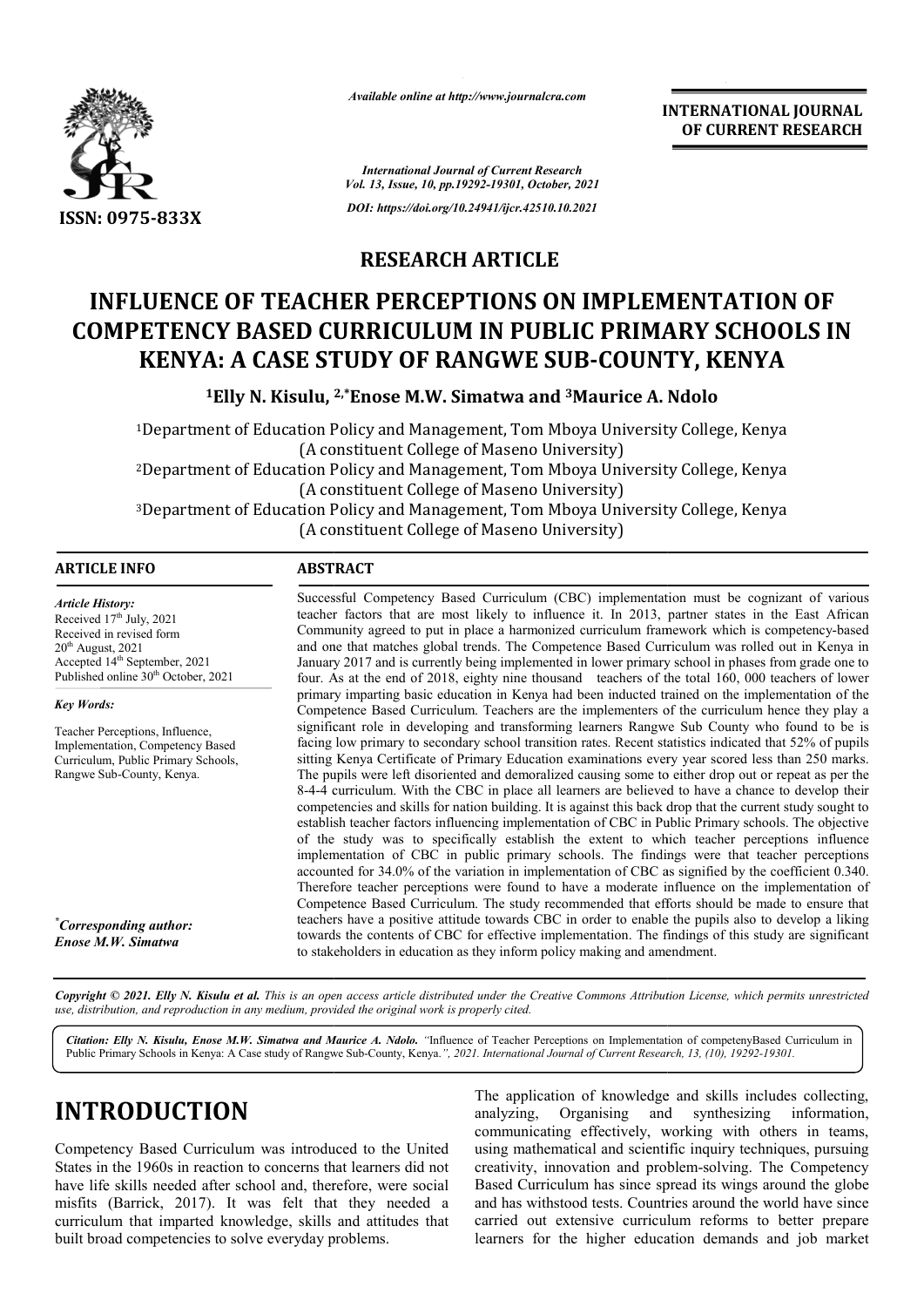requirements in the  $21<sup>st</sup>$  Century (Chu, Reynolds, Tavares, Notari & Lee, 2017). In 2013, partner states in the East African Community agreed to put in place a harmonized curriculum framework which is competency-based and one that matches global trends. This is because a curriculum is perceived as the means through which a country empowers its people with the essential values, knowledge, attitudes and skills that will allow them to be empowered for individual and national development (IBE-UNESCO, 2017). The competency-based curriculum is education that seeks to develop in learners the ability to apply appropriate skills and knowledge to successfully perform a function (Kenya Institute of Curriculum Development, 2016). The curriculum emphasizes on the application of skills and knowledge to real life situations. Mosha (2012), states that a competency-based curriculum is one that has specific outcome statements that outline the competencies to be developed or attained. Competency is defined as proven ability to apply skills, knowledge and personal abilities in different study or work situations (Nikolov, Sholkova & Kovatcheva, 2014). Tuning Educational Structures in Europe defines competences as a dynamic combination of knowledge, understanding, skills and abilities. Competences are obtained or developed during the process of learning by the student. A distinction can be made between generic competences (i.e. transferable competences across study areas) and subject-specific competences (i.e. competences specific to a subject area).

In Mexico for instance, the implementation of competencebased approach curriculum kicked off in 2009 via a number of reforms and changes on basic education and national education policies in which competence was viewed as the employment of skills, knowledge, values and attitudes (Malone & Supri, 2012). The competency-based approach main agenda was stimulating students in order to attain optimum academic performance. The skills, values, attitudes and knowledge were to be applied in daily activities and learners were expected to reflect them on their practical life endeavors. The Republic of Rwanda in an effort to deal with scarcity in skills in the Rwandan education system with emphasis on science and technology adopted the Competency Based Curriculum in 2015 (Ndihokubwayo & Habiyaremye, 2018). This was called for due to Rwanda's desire to build up a knowledgeable society in order to meet its global and local demands in the job market. This was in response to Rwanda's education philosophy of ensuring that every child at all levels of learning receives quality education to nurture their full potential and relevant skills, knowledge and desired attitudes that will help them fit in the society and job market. Rwanda's objective is to transform its state by the year 2030 into a knowledge-based society and middle-income country. It considers Information Communication Technology, a critical instrument in facilitating the transformation. Tanzania introduced the competency-based curriculum in 2005 to tackle the challenges facing preparation of learners in training institutions that inhibit the quality of education (Paulo, 2014). According to Komba and Kira (2015), the graduates who were the products of the old curriculum did not exhibit the competencies and skills that wholly matched the global job market demands locally, regionally and internationally. Therefore, the competency-based curriculum was intended to raise the quality of education in Tanzania and produce learners who could demonstrate and apply the acquired skills, attitudes and knowledge in problem solving in meeting the changing needs and aspirations of the society. However, five years later after

the implementation of the competency based curriculum in Tanzania, a study carried by Tilya and Mafumiko (2010) on the compatibility between the Competence Based Curriculum and teaching methods in Tanzania found out that curriculum developers, book writers and teachers lacked clarity on the implementation of the competency based curriculum as they had not fully grasped the meaning of the competency based curriculum. The Government of Kenya in January 2011 initiated a review of the national curriculum in order to originate a curriculum that would sufficiently address and resonate with the needs and aspirations of the Kenyans and equip the children with knowledge, appropriate attitudes and skills that will help them fit and compete internationally (Njeru & Itegi, 2018). A research report on the need's assessment for curriculum reform by Kenya Institute of Curriculum Development affirmed the necessity for a primary school curriculum that integrates and equips individuals with competences and skills applicable in real life situations locally and globally. It added that curriculum needed to prioritize vocational education and practical subjects (Koskei & Chepchumba, 2020). Consequently, it recommended that for effective curriculum delivery and provision of quality education, teacher capacity building, provision of learning resources and teacher training in all areas either through preservice and in-service is fundamental. The new curriculum was aimed at creating pathways to domicile talents (Koskei & Chepchumba, 2020). The Kenyan new curriculum reforms are aimed at nurturing every learner's potential and creating an avenue for identifying, nurturing and developing the learners' talents through the learning tracks and pathways which will be provided at senior secondary (Ondimu, 2018). Based on the needs assessment study carried out by Kenya Institute of Curriculum Development and the vision and mission of the Basic Education Curriculum Framework, there are seven competencies to be developed and they include self-efficacy, citizenship, creativity and imagination, critical thinking and problem solving, communication and collaboration, learning to learn and digital literacy. Basic education is structured into three levels; early years' education, middle school education and senior school (Waiganjo & Waiganjo, 2018). According to the Daily Nation  $(2017, January 22<sup>nd</sup>)$ , The new Competence Based Curriculum was rolled out in January 2017 and is being implemented in lower primary school and has been rolled out in phases from Grade One to Four currently.

The shift from content and teacher centered curriculum to competency-based curriculum is a move towards improving the quality of education by allowing children to widen their skills pertinent in their life and diverse application (Komba & Mwandaji, 2016). The government of Kenya had to pick the CBC because of its presumed desirable outcomes of putting away the emphasis on passing exams and moving towards achieving competence and promotion of Science, Technology, Engineering and Mathematics subjects. Regarding this, Sudsomboon (2010) points out that the successful realization of competency-based curriculum relies heavily on the instructors, who are required to take up the new role of coaching and facilitating rather than just being transmitters of knowledge. Therefore, teacher factors relative to the implementation of the Competence Based Curriculum must be looked into in order to ensure full realization of the objectives. Teachers are the implementers of the curriculum hence they play a significant role in development and transforming a learner. Therefore, the quality of education depends largely upon the quality of the teacher (Burghes,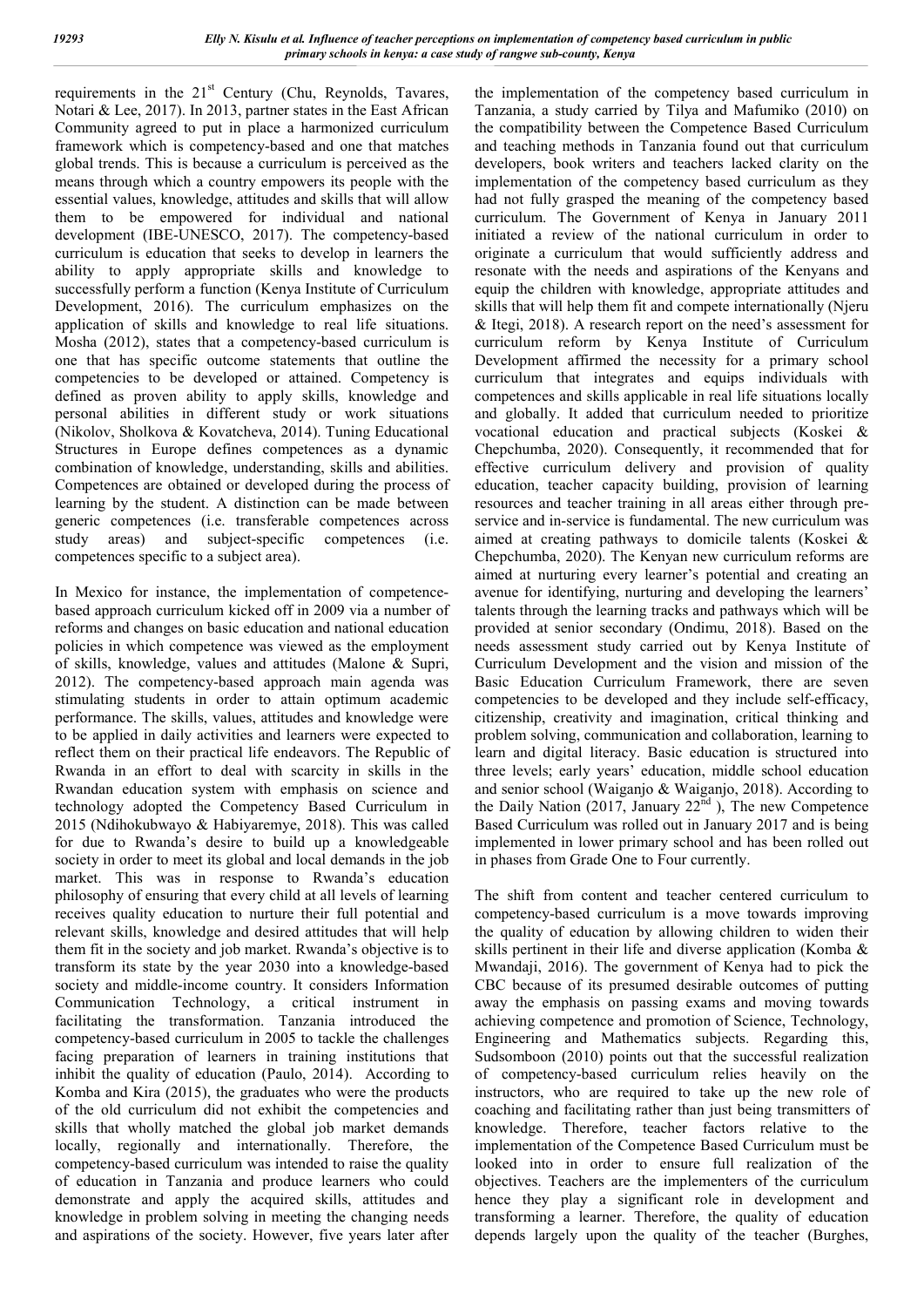2012). As such; teachers need to be highly skilled in the application of teaching methods essential to make learners learn effectively (Kafyulilo, Rugambuka & Moses, 2012). The quality and significance of the teacher cannot be compared to any variable (Reeves, 2004). The achievement of learners' is directly proportional to teacher preparation and the quality of teachers. Teacher quality and learner's achievement are related than other types of investments like teacher salaries and abridged number of learners per classroom (Darling-Hammond, 2000). The technical skills of a teacher contribute greatly to what learners' learn and affects the process of learning in schools. Buchmann (1984) points out the innumerable duty of guiding learners during the teaching process like deciding which knowledge is worthwhile, organizing learning activities, asking productive questions, giving relevant explanations and assessing learners learning all rely on the teacher's level of comprehension of what is it that learners are to be taught. In the same light, Jadama (2014) contends that how much the teacher knows and understands the subject matter defines how well teachers can teach the curriculum content to the learners. Clarification of misconceptions of knowledge to the learners largely depends on teacher's comprehension of the subject matter through which learning is affected. This means that the implementation of a new curriculum as the Competence Based Curriculum faces a great task if the teacher's technical skills are questionable and therefore must be looked into in order pave way for a successful implementation. Studies worldwide have concluded that implementing a new curriculum is a slow and complex process that is influenced by many factors, one of which is demographic variables (Inan & Lowther, 2010; Levin & Wadmany, 2008; Valcke, Rots, Verbeke, & van Braak, 2007). A gap in literature exists that analyzes the effect that age plays on the successful implementation of the Competence Based Curriculum, (Henry & Apelgren 2008). This is the gap to be filled by the current study.

### **SYNTHESIS OF LITERATURE ON CONCEPT OF COMPETENCE BASED CURRICULUM AND IMPLEMENTATION IN PUBLIC PRIMARY SCHOOLS**  Competence based curriculum is a planned learning experiences in terms of knowledge, skills and attitudes based

on the objectives a system of education. Competence based curriculum emphasizes the learning outcomes in terms of knowledge, skills and attitudes to be applied by learners to their benefit and the society at large. It is a departure from the traditional curriculum that emphasizes achievement of the objectives of a system of education that prioritize subject content. The competency-based curriculum lays more emphasis on what learners are expected to do rather than mainly focusing on what they are expected to know. Jallow (2011) posits that a competency-based curriculum is one that aims at developing in learners the ability to do things, to learn and learn how to learn and to know. According to Muraraneza, Mtshali and Mukamanaza (2017), the competency-based curriculum that is being implemented in the developing countries is borrowed from developed countries and therefore developing countries are facing challenges in trying to adapt it. Frenk, Chen, Bhutta, Cohen, Crisp and Evans (2010) further argues that in this situation a reform in curriculum is hard to plan and slows the process of implementation. The competency-based curriculum discourages mere acquisition of knowledge and lays more emphasis on skill development. There is a change from content-based to competency-based curriculum (Ministry of Education, 2005).

Therefore, there is need to change the teaching-learning approaches from rote memorization to approaches that support development of competencies and skills that can be applied in solving life problems (Woods, 2008; World Bank, 2011). The studies acknowledge that CBC is good for the current and future generation but it faces challenges to its smooth realization. This is a major a concern even to be addressed in the current study by answering the research questions.

**Research Objective:** The research objective was to establish the extent to which teacher perceptions influence implementation of CBC in public primary schools in Rangwe Sub County.

#### **CONCEPTUAL FRAMEWORK**

The study was conceptualized on how various teacher related factors interrelate to influence the implementation of CBC. The conceptual framework represented in Figure 1 shows the relationship between the independent variables (Teacher perceptions) and the Dependent variable (Implementation Competence Based Curriculum). The intervening variables are Location of the school and infrastructure.



**Figure 1. Influence of Implementation of Teacher Perception on Competence Based Curriculum in Schools**

This study investigated the extent to which teacher factors influence implementation of the Competence Based Curriculum in Public Primary schools in Kenya. The Independent variable was the teacher factors influencing the implementation of the Competence Based Curriculum in schools. Perception is considered by many researchers as a critical factor in influencing attitude and adaptation to any new change or innovation. If perception and interpretation of an innovation varies on individual basis, they may be considered as contributing factors to an individual's attitudes towards any programme being implemented. Availability of teachers with adequate qualifications on successful implementation of integrated English curriculum but did not determine the influence of teacher qualifications to implementation of Competence Based Curriculum which the study sought to establish. Teacher proficiency and technical competence are vital quality components with regard to curriculum implementation and may include their academic as well as professional grades, subject matter, certification and coursework as (Ferguson & Hellen, 1996) reveal. Teacher quality is a significant concern towards the implementation of curriculum (Wilson, 2001) be it in lower or upper levels of education i.e. pre-schools, primary and secondary level. To some extent, teacher qualifications are effective at identifying teachers who improve the achievement of children.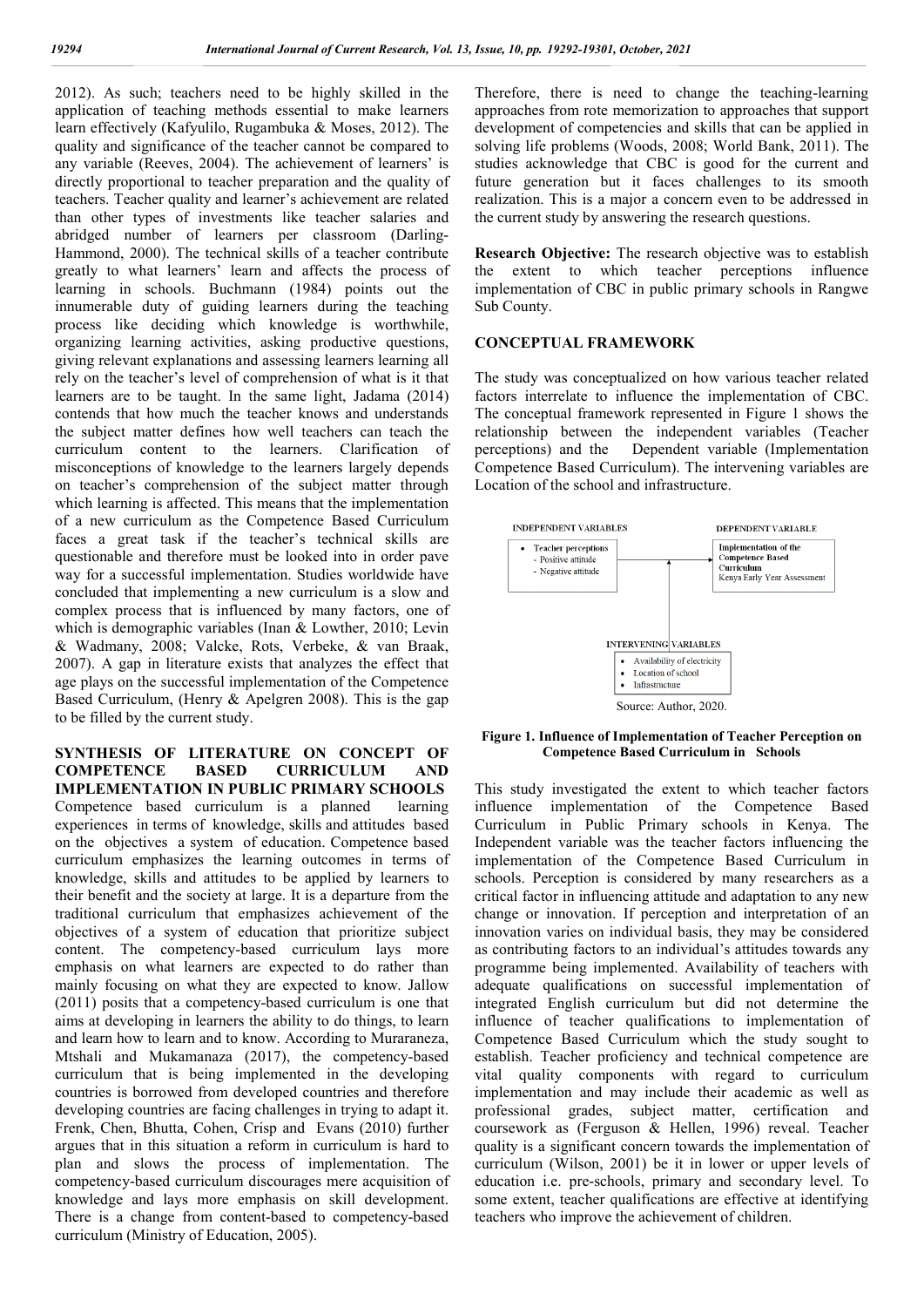Some teacher qualifications are consistently associated with increased student achievement in particular subject areas. Previous studies suggests that as adults' age and mature they view all new ideas and knowledge through the lens of their own experiences and apply those experiences to make sense of new information. As a teacher continues to teach over a long period of time, he/she acquires more skills through experience. Harris and Sass (2011) cite that all the studies of teacher productivity include some measure of teacher experience which serves as a proxy on-the-job training experience. The dependent variable is the implementation of the Competence Based Curriculum among public primary schools. Other factors such as family background, social economic status, political stability, learning environment also influence implementation of CBC but the researcher did not see them as crucial in implementation of the Competence Based Curriculum. The intervening variables were school location and infrastructure. Intervening variables are factors that moderate the influence of independent variables on dependent variables by either enhancing or reducing the influence. Random sampling helps to control their effect on dependent variables due to their neutralizing effect, among other methods. In this study, random sampling sufficed.

## **RESEARCH METHODOLOGY**

The study adopted a mixed research method and employed a descriptive survey and correlation research designs. A conceptual framework showing the relationship between teacher factors and implementation of the Competency Based Curriculum guided this study. The population of the study included 105 head teachers, 105 Grade 3 teachers, 4200 Grade 3 learners and 6 Curriculum Support Officers. A sample of 82 Head teachers, 6 Curriculum Support Officers, 82 Grade 3 teachers and 351 Grade 3 learners were involved totaling to 527 respondents. Questionnaires, Observation guides, learner assessment tool and interview guides were used to collect data. Validity of instruments was determined by experts examining instruments and incorporating their inputs. Reliability of instruments was done by piloting in 10 schools (10%). Testretest method was used to determine reliability whereby Pearson's (r) coefficient of 0.733 at a P-Value of 0.05 was obtained hence reliable. Quantitative data was analysed using frequency counts, percentages, means and regression analysis. Qualitative data was transcribed and analysed in emergent themes and sub themes.

# **RESULTS**

**Demographic Information of Grade Three Teachers:** The grade three teachers were requested to give information about their gender, age, academic qualification and years of service. The information was as presented in the following sections.

**Gender of Grade Three Teachers:** The Grade three teachers were requested to state their gender. The responses are as tabulated in Table 1 below.

**Table 1. Gender of Grade Three Teachers**

| Gender | Frequency | Percentage $(\% )$ |
|--------|-----------|--------------------|
| Male   | 36        | 45                 |
| Female | 44        | 55                 |
| Total  | R۸        | 100                |

Table 1 above illustrates that females constitute a higher percentage (55%) in terms of grade three teachers compared to Males (45%). This negatively affects the education of the boy child since there are minimum male teachers to serve as their role models in their early years. This concurs with McDowell and Klattenberg (2019) who notes that the demand for more male teachers has become prevalent in educational discourse and the lack of male 'role models' in schools has an adverse effect on boys' academic motivation and engagement. As such, gender equality should be given the attention it requires when recruiting teachers.

**Age of Teachers:** The Teachers were requested to indicate their age bracket and the results are as shown in Table 2.

**Table 2. Age Bracket of Teachers**

| Age (Years) | Frequency | Percentage (%) |
|-------------|-----------|----------------|
| $21 - 25$   | 10        | 12.5           |
| $26 - 30$   | 10        | 12.5           |
| 31-35       | 8         | 10             |
| 36-40       | 8         | 10             |
| 41-45       | 8         | 10             |
| 46-50       | 18        | 22.5           |
| 51-55       | 10        | 12.5           |
| 56-60       | 8         | 10             |
| Total       | 80        | 100            |

Majority of the pre-school teachers (22.5%) are between age 46 to 50 years and only (10%) are fifty-six and above years. This means that most of the teachers (77.5%) are below the age of 50 years. Age was important in this study as it is considered to be one of the factors influencing the implementation of the CBC curriculum and is under scrutiny in this study. From the interviews, it was revealed that older teachers preferred teaching lower classes owing to the less burden of work that is there. Also, their carefulness and passion for taking care for the young was noticeable in the interviews as one head teacher, commented that he receives requests from older teachers to be allocated classes to lower levels.

**Teachers' Academic Qualification:** The teachers were requested to indicate their highest academic qualification and their responses are as indicated in Table 3 below.

**Table 3. Academic Qualification of Teachers**

| Academic Qualification | Frequency | Percentage $(\% )$ |
|------------------------|-----------|--------------------|
| Certificate            | 42        | 52.5               |
| Diploma                | 36        | 45                 |
| B.Ed.                  |           | 2.5                |
| Total                  | ۷О.       | 100                |

Table 3 illustrates that majority of the teachers (52.5%) teaching in pre-school classes are Certificate holders and Diploma holders (45%). The level of education is crucial in implementation of the CBC and adopting a new curriculum with efficiency in imparting knowledge to learners. The findings imply that most teachers have meet the minimum requirements to teach in a school. The academic qualification of teachers was essential in this study as it was necessary to determine whether the teachers are adequately qualified to implement the contents of CBC. It was also necessary so as to establish its influence on the implementation of the Competence Based Curriculum.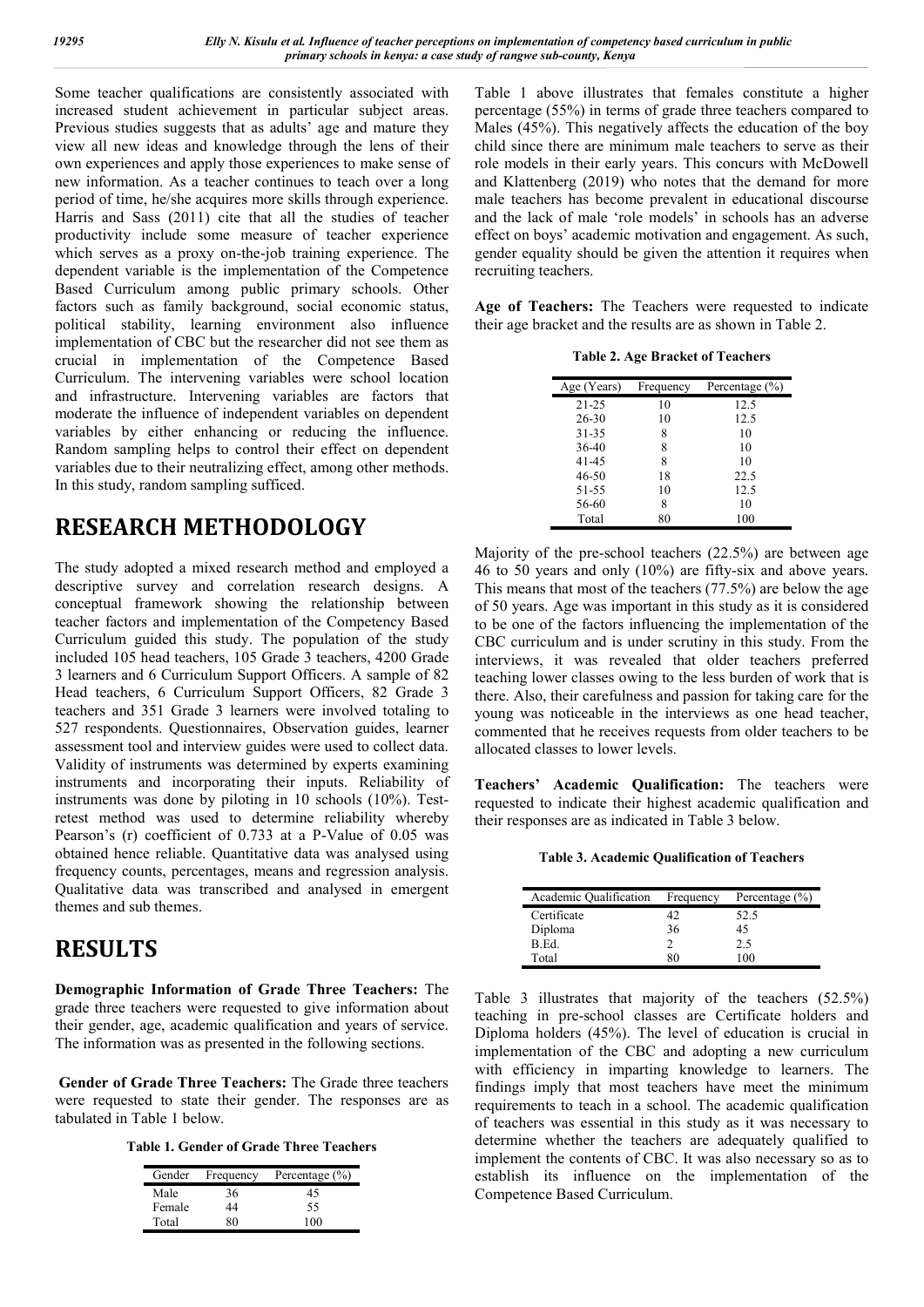**Teachers' Response on Number of Years of Service:** The teachers were asked to indicate the number of years they have taught at pre-school level and their responses is as indicated below.

**Table 4. Response on Years of Service (Experience)**

| Years of Service | Frequency | Percentage $(\% )$ |
|------------------|-----------|--------------------|
| $1 - 5$          | 18        | 22.5               |
| $6-10$           | 16        | 20                 |
| $11 - 15$        | 22        | 27.5               |
| $16 - 20$        | 2         | 2.5                |
| $21 - 25$        | 10        | 12.5               |
| 26-30            | 6         | 7.5                |
| 31-35            |           | 7.5                |
| Total            | 80        | 100                |

From Table 4 above, it can be noted that those who had taught for less than five years were 18, those who had an experience of between 6 and 10 years were 22.5%, between 11 and 15 years 27.5, between 16 and 25 years were 7.5% and those who had an experience of 26 years and above were 7.5%. The data revealed that a greater percentage of grade three teachers had an experience of fifteen years and below in teaching.

**Learners' Scores Obtained in the Mathematics Assessment Test:** Grade Three learners were subjected to an assessment test to demonstrate their competencies and level of CBC implementation. The questions were marked against the ability of the learner to score all the 25 questions right. The scores are as tabulated in Table 5 below.

**Table 5. Learners' Scores in Mathematics**

| Learners' score (Marks out of 25) | Frequency | Percentage $(\% )$ |
|-----------------------------------|-----------|--------------------|
| $1 - 5$                           | 26        | 7.5                |
| $6 - 10$                          | 70        | 20                 |
| 11-15                             | 35        | 25                 |
| $16-20$                           | 61        | 17.5               |
| $21 - 25$                         | 105       | 30                 |
| Total                             | 351       | 100                |

Table 5 gives the learners' scores that were obtained from the learner assessment tool. It shows that majority of the learners (30%) scored between 21-25 questions right while only 7.5% of learners scored below 5 questions right. It can be noted that majority of the learners (62.5%) scored above average. This implies a good performance in the competence area tested and consequently an adequate implementation of the CBC. From the performance in the assessment, it can be deduced that the implementation of the Competence Based Curriculum was on good track as most learners were found to comprehend the skills incorporated to them in line with the expectations of Competence Based Curriculum.

**Research Objective:** Research objective was to determine the extent to which teacher perceptions influence implementation of Competence Based Curriculum in public primary schools in Rangwe Sub County. Grade three teachers were asked to rate on a 5-point rating scale their perceptions on CBC implementation. The results were as shown in Table 6.

From Table 6 it can be observed that Grade 3 teachers indicated that teacher perceptions had a moderate influence on implementation of CBC as signified by the overall mean rating of 3.04.

The teachers were of the perception that CBC is an interesting curriculum to implement and rated its influence as moderate with a mean rating of 3.43. Grade 3 teachers further rated the influence of training of teachers on implementation of CBC as moderate with a mean rating of 3.4. The perception that CBC equips learners with appropriate skills was rated by grade 3 teachers as to a great extent influencing implementation of CBC with a mean rating of 3.73. The teacher's perception that CBC is cost effective was rated by grade three teachers to moderately influence implementation of CBC as signified by mean rating of 3.15. Equally, Table 6 revealed that grade 3 teacher perceptions that CBC implementation is a waste of resources was rated by teachers as influencing implementation of CBC to a small extent as signified by a mean rating of 2.38. Also, grade three teacher perception on CBC being well thought hence making its implementation easy was found to influence implementation of CBC to a small extent as indicated by a mean rating of 2.43. On teachers not being well experienced to give a good curriculum, the mean rating by grade 3 teachers indicated that this influenced CBC implementation to a great extent as signified by a mean rating of 3.55. Also, grade 3 teachers indicated that to a moderate extent, teachers perceived CBC as a curriculum that Kenya deserves at this point with a mean rating of 2.95. Grade 3 teachers further rated the perception that CBC is just a recycled failed policy as influencing CBC implementation to a small extent as signified by a mean rating 2.38. The data on learners' scores in the assessment test was shown in Table 7.

Two sets of data Table in 6 and 7 were regressed to establish the influence of teacher perceptions on implementation of CBC as shown in Table 8. From Table 8, it can be noted that teacher's perceptions accounted for 34% of the variation in learners' scores as signified by the Adjusted  $R^2$  coefficient of 0.34. This means that the other 66% was due to other factors such as infrastructure, stationery, parent's social economic status which were not the subject of this study. This means that when a teacher has positive perception, then there can be a variation which is positive in the learners' competence in the subject the teacher is teaching hence successful implementation of CBC. The results also indicate that teacher perceptions significantly influenced implementation of CBC since the p-value was  $\leq 0.05$ , that is, it was significant at  $0.000$ and thus there was strong evidence to conclude that teacher perceptions and CBC implementation are correlated. This also implied that teacher perceptions are a strong determinant of CBC implementation. To confirm whether teacher perception were significant predictors of implementation of Competence Based Curriculum, ANOVA was computed and results were as shown in Table 9. From Table 9 it can be observed that teacher perceptions were significant predictors of Competence Based Curriculum implementation  $(F (1, 78) = 21.066,$ P=<0.05). This means that teacher perception can be relied upon to explain the implementation of CBC. This is because teacher perceptions are key in the activities of the teachers. When teacher perceptions are positive, strong and consistent, the teachers will be committed to achieving the set objectives of Competence Based Curriculum. In order to establish the actual influence of teacher's perception on the implementation of Competence Based Curriculum, linear regression analysis was computed and the results were as shown in Table 10. From Table 10, it can be observed that teacher perceptions had a significant influence on implementation of Competence Based Curriculum.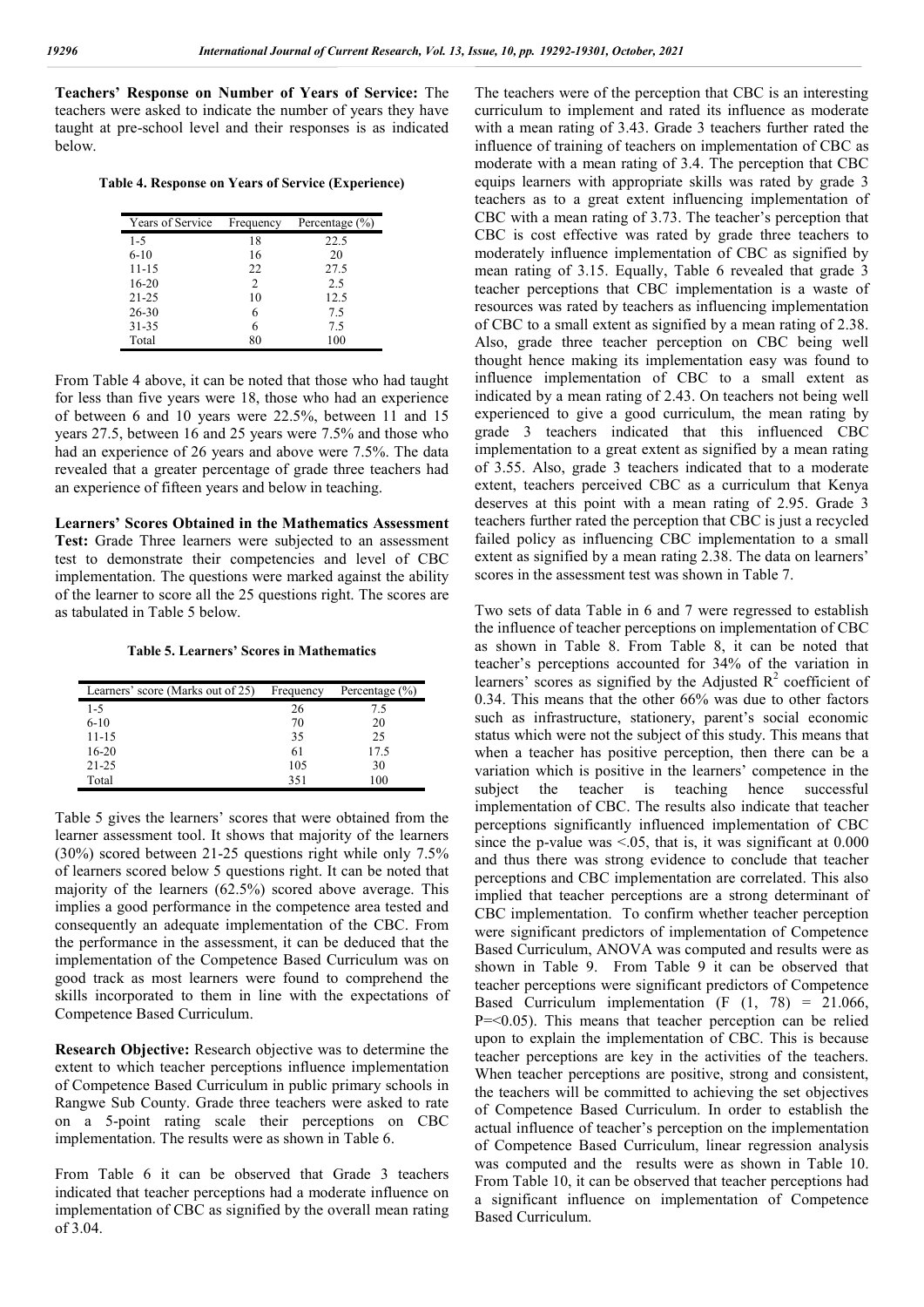| Statement                                                              |               |                | $\overline{2}$ | 3    | $\overline{4}$ | 5              | T   | <b>MR</b> |
|------------------------------------------------------------------------|---------------|----------------|----------------|------|----------------|----------------|-----|-----------|
| Competence Based Curriculum is an interesting Curriculum to implement. | $\mathbf F$   | 4              | 10             | 30   | 20             | 16             | 80  | 3.43      |
|                                                                        | $\frac{0}{0}$ | 5              | 12.5           | 37.5 | 25             | 20             | 100 |           |
|                                                                        | <b>SC</b>     | $\overline{4}$ | 20             | 90   | 80             | 80             | 174 |           |
| Teachers do not have adequate training to effectively implement CBC    | F             | 6              | 16             | 20   | 16             | 22             | 80  | 3.40      |
|                                                                        | $\frac{0}{0}$ | 7.5            | 20             | 25   | 20             | 27.5           | 100 |           |
|                                                                        | <b>SC</b>     | 6              | 32             | 64   | 64             | 110            | 276 |           |
| Competence Based Curriculum equips learners with appropriate skills.   | F             | $\theta$       | 14             | 20   | 20             | 26             | 80  | 3.73      |
|                                                                        | $\frac{0}{0}$ | $\Omega$       | 17.5           | 25   | 25             | 32.5           | 100 |           |
|                                                                        | <b>SC</b>     | $\Omega$       | 28             | 60   | 80             | 130            | 298 |           |
| Competence Based Curriculum is cost effective                          | F             | 14             | 14             | 18   | 14             | 20             | 80  | 3.15      |
|                                                                        | $\frac{0}{0}$ | 17.5           | 17.5           | 22.5 | 17.5           | 25             | 100 |           |
|                                                                        | <b>SC</b>     | 14             | 28             | 54   | 56             | 100            | 252 |           |
| CBC implementation is a waste of resources                             | F             | 30             | 20             | 8    | 14             | 8              | 80  | 2.38      |
|                                                                        | $\frac{0}{0}$ | 37.5           | 25             | 10   | 17.5           | 10             | 100 |           |
|                                                                        | <b>SC</b>     | 30             | 40             | 24   | 56             | 40             | 190 |           |
| CBC was well thought and makes its implementation easy                 | F             | 24             | 22             | 14   | 16             | $\overline{4}$ | 80  | 2.43      |
|                                                                        | $\frac{0}{0}$ | 30             | 27.5           | 17.5 | 20             | 5              | 100 |           |
|                                                                        | <b>SC</b>     | 24             | 44             | 42   | 64             | 20             | 194 |           |
| Teachers are not well experienced to give a good curriculum.           | F             | 6              | 16             | 16   | 12             | 30             | 80  | 3.55      |
|                                                                        | $\frac{0}{0}$ | 7.5            | 20             | 20   | 15             | 37.5           | 100 |           |
|                                                                        | <b>SC</b>     | 6              | 32             | 48   | 48             | 150            | 284 |           |
| CBC is a curriculum that Kenya deserves at this point in time.         | $\mathbf{F}$  | 22             | 6              | 22   | 14             | 16             | 80  | 2.95      |
|                                                                        | $\frac{0}{0}$ | 27.5           | 7.5            | 27.5 | 17.5           | 20             | 100 |           |
|                                                                        | SC            | 22             | 12             | 66   | 56             | 80             | 236 |           |
| CBC is just a recycled failed policy                                   | F             | 42             | 4              | 8    | 14             | 12             | 80  | 2.38      |
|                                                                        | $\frac{0}{0}$ | 52.5           | 5              | 10   | 17.5           | 15             | 100 |           |
|                                                                        | SC            | 42             | 8              | 24   | 56             | 60             | 190 |           |
| Competence Based Curriculum is very costly                             | F             | 30             | 20             | 8    | 20             | $\overline{2}$ | 80  |           |
|                                                                        | <b>SC</b>     | 30             | 40             | 24   | 80             | 10             | 184 |           |
|                                                                        | $\frac{0}{0}$ | 37.5           | 25             | 10   | 17.5           | 10             | 100 |           |
| Overall Mean Rate                                                      |               |                |                |      |                |                |     | 3.04      |

#### **Table 6. Status of Grade Three Teacher Perceptions on Implementation of Competency Based Curriculum**

KEY: F=Frequency; MR=Mean Rating; %=Percentage; S=Score CBC =Competence Based Curriculum

Interpretation of Mean Ratings:  $1.00 - 1.44$  = Very small extent  $1.45 - 2.44$  = Small extent  $2.45 - 3.44$  = Moderate extent  $3.45 - 4.44$  = Great extent  $4.45 - 5.00 = \text{Very}$  great extent

| Table 7. Grade 3 Learners' Scores in Mathematics |  |
|--------------------------------------------------|--|
|--------------------------------------------------|--|

| Learners' score (Marks out of 25) | Frequency | Percentage $(\% )$ |
|-----------------------------------|-----------|--------------------|
| $1 - 5$                           | 26        | 7.5                |
| $6 - 10$                          | 70        | 20                 |
| $11 - 15$                         | 35        | 25                 |
| $16 - 20$                         | 61        | 17.5               |
| $21 - 25$                         | 105       | 30                 |
| Total                             | 351       | 100                |

### **Table 8. A Regression Model Showing the Influence of Teachers' Perceptions on the Implementation of Competence Based Curriculum**

| Model |           | -<br>square<br>к | $\sim$ $\sim$<br>Square<br>Adıusted<br>к | $\sim$ $\cdot$<br>Std<br>Estimate<br>Error of the | $\sim$<br>Statistics<br>Change |                       |     |     |                    |
|-------|-----------|------------------|------------------------------------------|---------------------------------------------------|--------------------------------|-----------------------|-----|-----|--------------------|
|       |           |                  |                                          |                                                   | Square<br>Change               | ~<br>Change           | dfl | df2 | F Change<br>S12. I |
|       | $.59^{-}$ | າເາ<br>. J J     | .340                                     | 5.052                                             | 2.57<br>$\cdot$                | 21.066<br>$^{\sim}$ 1 |     | 78  | .000               |
| $ -$  |           | $\sim$           | $\sim$ $\sim$                            |                                                   |                                |                       |     |     |                    |

Predictors: (Constant), Teachers' Perceptions

#### **Table 9. ANOVA showing Influence of Teacher Perceptions on Implementation of Competence Based Curriculum**

| Model |            | Sum of Squares | d1 | Mean Square |        | Sig.              |
|-------|------------|----------------|----|-------------|--------|-------------------|
|       | Regression | 537.615        |    | 537.615     | 21.066 | .000 <sup>b</sup> |
|       | Residual   | 969.760        | 78 | 25.520      |        |                   |
|       | Total      | .507.375       | 70 |             |        |                   |

a.Dependent Variable : Kenya Early Year Assessment Scores

### **Table 10. Linear Regression Analysis for Teacher Perceptions and Implementation of Competence Based Curriculum**

| Coefficients <sup>a</sup>                                         |                          |                       |                              |              |                  |              |  |  |
|-------------------------------------------------------------------|--------------------------|-----------------------|------------------------------|--------------|------------------|--------------|--|--|
| Model<br>Unstandardized Coefficients<br>Standardized Coefficients |                          |                       |                              |              |                  |              |  |  |
|                                                                   | (Constant)<br>perception | в<br>$-.634$<br>4.909 | Std. Error<br>3.419<br>1.070 | Beta<br>.597 | $-.185$<br>4.590 | .854<br>.000 |  |  |

Dependent Variable: Kenya early year assessment scores Regression Equation  $Y = \beta_0 + \beta_1 X_1$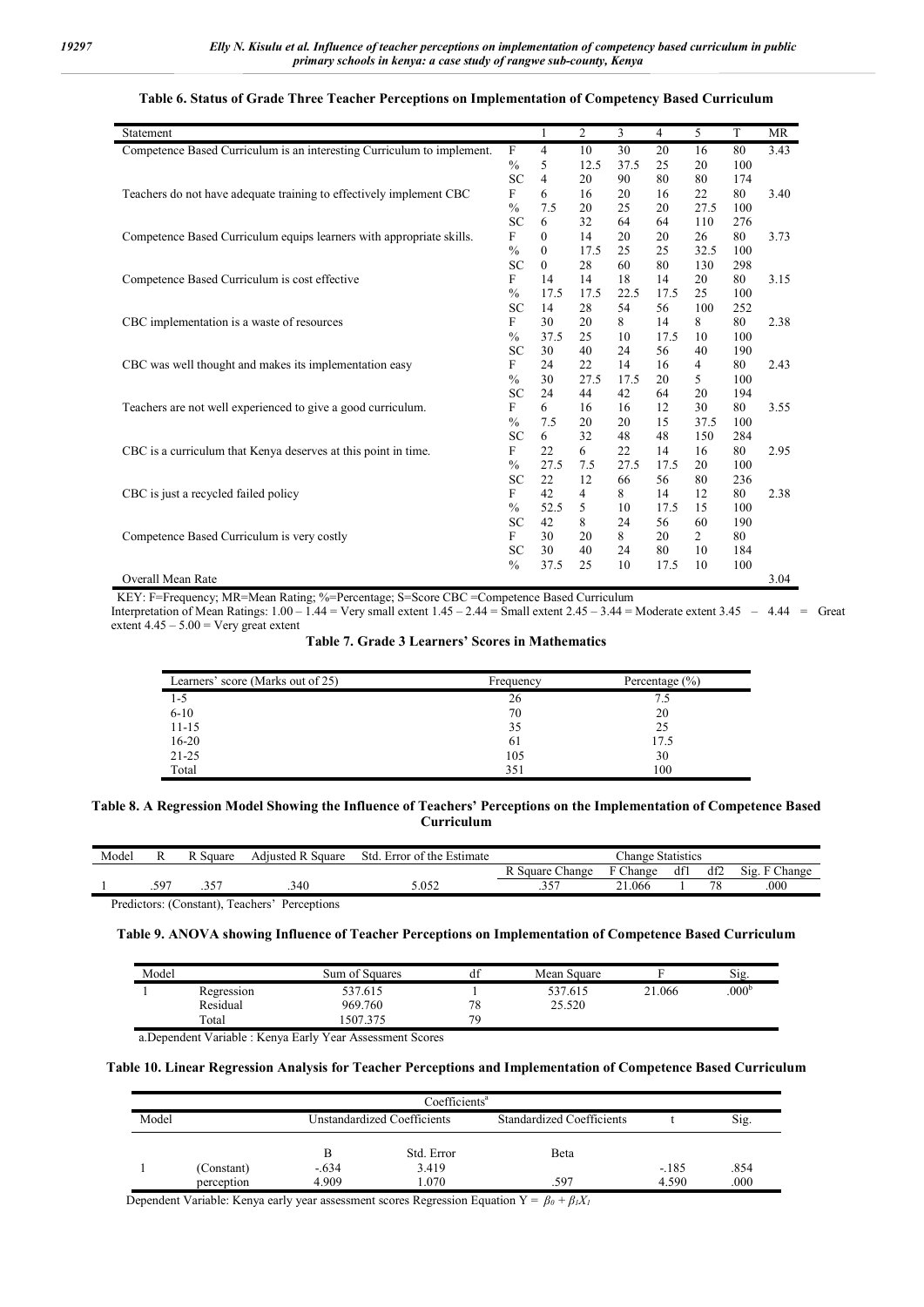The Regression Equation is  $Y = \beta_0 + \beta_1 X_1$  where X is the teacher's Perceptions. This indicates that for every one unit improvement in teacher's Perceptions, implementation of Competence Based Curriculum was enhanced by 4.909 units.

## **DISCUSSION**

This study revealed that the introduction of the Competence Based Curriculum faced a lot of resistance because some teachers felt their duties and workload would be doubled amidst complaints of poor compensation. They also perceived it to having some skills which they did not have as they were not trained prior to its inception. Findings with the interviews for the head teachers generally indicated that the Grade Three teachers had a positive perception towards the implementation of the Competency Based Curriculum but it was also worth noting some had a negative perception because of the earlier decry from their unions and stakeholders who held different views from the onset as asserted by one head teacher, who emphasized that Competence Based Curriculum is a very interesting curriculum to implement and all my teachers are curious and positive of what it carries and does wonders in class. Only a few teachers are against the curriculum but they are slowly adjusting which is a good thing considering that the Competency Based Curriculum is here to stay. Curriculum Support Staff also concurred with this as one Curriculum Support Staff noted "Initially, we had a challenge in introducing the Competence Based Curriculum to teacher's fraternity. This greatly hindered the implementation of the Competency Based Curriculum but further stakeholder engagement has seen this change. For effective implementation of CBC, teacher perceptions ought to be positive and aligned with the goals of CBC. Teachers should be taken for more trainings, workshops and peer seminars." These findings concurred with those of a study carried out at San Jose State University by Fernandez (2017) investigating teachers' perception on preparedness and support to implement the English language arts curriculum core state standards which found teacher competency and knowledge were fundamental in execution of curriculum reforms. Capacity or teacher readiness was considered as a prerequisite to integration of reforms where teachers first obtain a comprehension of the reforms before beginning to implement the curriculum reforms. According to Eggen and Kauchak (2001), teachers' perceptions and attitudes are fundamental for effective teaching and they influence learners' performance. Therefore, teachers make decisions in teaching activity based on their perceptions, experiences and beliefs about their roles and duties in school.

# **CONCLUSION**

Teachers' perception positively influenced implementation of competence based curriculum in primary schools. This is because teachers were found to be confident and well endowed to teach Competence Based Curriculum based on the induction they had received. This was also further enhanced by constant involvement of the Ministry of Education officials through the mass and print media besides physical visitation to schools and encouragement.

### **RECOMMENDATIONS**

The Ministry of Education through the Teachers Service Commission and head teachers should ensure that the following activities are undertaken:

- Make Competency Based Curriculum implementation interesting.
- Provide in-service training to the teachers in areas of need.
- Provide adequate funding for implementation of Competency Based Curriculum.
- Constantly review the Competency Based Curriculum.
- Enhance teachers' compensation so that they concentrate on implementation of Competency Based Curriculum.
- Provide adequate infrastructure and teaching learning resources.

## **REFERENCES**

- Abdullahi, A. O. (2019). *School Based Factors Influencing Implementation of Competency Based Curriculum in Public Preschools in Garissa Sub-County, Garissa County Kenya* (Doctoral dissertation, University of Nairobi).
- Adeyemi, B. A. (2008). Effects of Co-operative Learning and Problem-Solving Strategies on junior Secondary School Students' Achievement in Social Studies.
- Alazzam, A. O., Bakar, A. R., Hamzah, R., & Asimiran, S. (2012). Effects of *Demographic* Characteristics, Educational Background, and Supporting Factors on ICT Readiness of Technical and Vocational Teachers in Malaysia. *International Education Studies*, *5*(6), 229-243
- Balanskat, A., Blamire, R. & Kefala, S. (2006). "*The ICT impact report, a review of studies of ICT impact on schools in Europe"*. European School net in the framework of the European Commission's ICT cluster. Available from: http://www.aefeurope.be/documents/RAPP\_doc254\_en. Pdf. [8 Jan 2015].
- Barrick, R. K. (2017). Competence-based education in the United States. In *Competence- based Vocational and Professional Education* (pp. 255-272). Springer, Cham.
- Bhutta, Z. A., Chen, L., Cohen, J., Crisp, N., Evans, T., Fineberg, H., & Kelley, P. (2010). *Education of health professionals for the 21st century: a global independent Commission*. The Lancet, 375(9721): 1137-1138.
- Bingimlas, K.A. (2009). "Barriers to the successful integration of ICT in teaching and Learning environments", a review of the literature. *Eurasia Journal of Mathematics, Science & Technology Education* vol.5, 235-245.
- Bonanno, P. (2011, September). Developing an instrument to assess teachers' readiness for Technology- enhanced learning. In *2011 14th International Conference on Interactive Collaborative Learning* (pp. 438-443). IEEE.
- Browder, D. M., & Wilson, B. (2001). *Curriculum and assessment for students with moderate and severe disabilities*. Guilford Press.
- Brown, V. M. (2011). Perceptions of the Implementation of the Online Credit Recovery Dropout Prevention and Alternative Education Program. Odyssey Ware in Lee County Virginia Public Schools.
- Buchmann, M. (1984). The priority of knowledge and understanding in teaching. *Advances in teacher education*, Vol. 1, 29-50
- Burghes, D. N. (Ed.). (2012). *Enhancing primary Mathematics teaching and learning*. CfBT Education Trust.
- Burnham, P., Lutz, K. G., Grant, W.Z., & Layton-Henry, Z. (2008). *Research Methods in Politics*. Basingstoke: Palgrave Macmillan.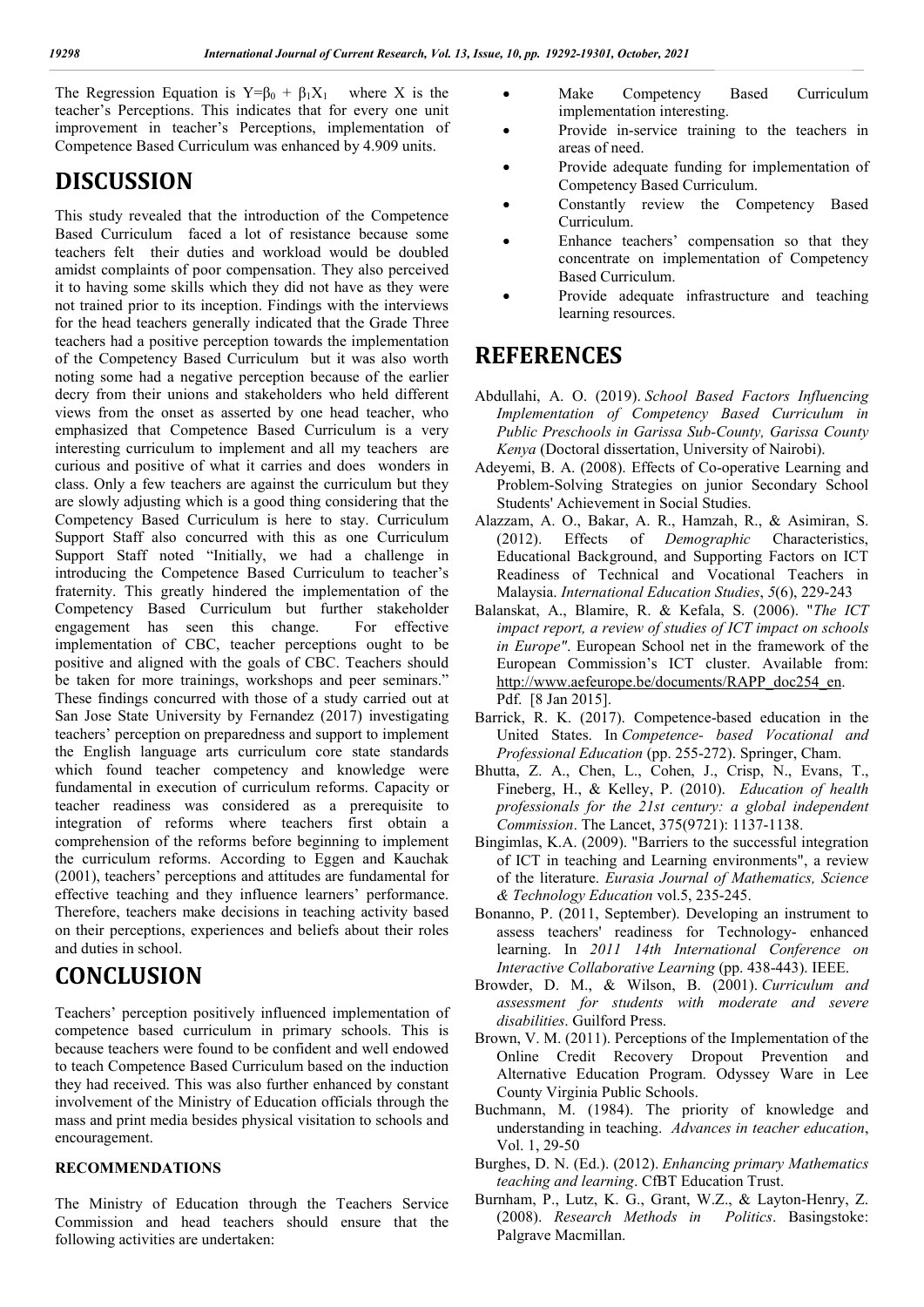- Carron, A. V., Brawley, L. R., Eys, M. A., Bray, S., Dorsch, K., Estabrooks, P. & Paskevich, D. (2003). *Do individual perceptions of group cohesion reflect shared beliefs?* An empirical analysis. Small group research, 34(4), 468-496.
- Chu, S. K. W., Reynolds, R. B., Tavares, N. J., Notari, M., & Lee, C. W. Y. (2017). 21st Century skills development through inquiry-based learning. *Singapore: Springer Singapore. doi: https://doi. Org/10*, *1007*, 978-981.
- Creswell, J. W., Clark, V. L. P., Gutmann, M. L., & Hanson, W. (2009). E.(2003). Research Design: Qualitative, Quantitative, and Mixed Methods Approaches. *Handbook of mixed methods in social & behavioral research*, 209- 240.
- Daily Nation, (Sept 22, 2017). F*ree day School to start in January 2018' Nairobi*: Nation Media group.
- Daily Nation. September 28, 2017, *Schools face funds crisis over late cash* 'Nairobi, Nation Media group.
- Darling-Hammond, L. (2000). New standards and old inequalities: School reform and the Education of African American students. *Journal of Negro Education*, 263-287.
- Darling-Hammond, L. (2000). New standards and old inequalities: School reform and the education of African American students. *Journal of Negro Education*, 263-287.
- Dewey, J. (1938). *Unity of science as a social problem*. Chicago: University of Chicago Press. *ECDE School Curriculum Reform in Kenya*. Ministry of Education
- Eggen, P., & Kauchak, D. (2001). *Strategies for teachers*: Teaching content and thinking skills (6th Ed.). Englewood Cliffs, N.J.: Prentice-Hall,
- Ferguson, R. F., & Hellen, F. L. (1996). *How and why money: An Analysis of Alabama Schools.* Ladd, Hellen F. Holding schools Accountable; performance based Reform in Education.
- Fernandez, M. C. (2017). Teachers' Perceptions on Preparedness and Supports to Implement The English Language Arts Common Core State Standards.
- Frenk, J., Chen, L., Bhutta, Z. A., Cohen, J., Crisp, N., Evans, T., & Kistnasamy, B. (2010). Health professionals for a new century: transforming education to strengthen health systems in an interdependent world. *The lancet*, *376*(9756), 1923-1958.
- Fullan, M. (2007). *The new meaning of educational change*. Routledge.
- Gakuu, C. M. (2006). Analysis of the factors and attitudes that influence lecturer's readiness to adopt distance education and the use of ICT in teaching: The case of the University of Nairobi (Doctoral dissertation).
- Gillwald, A., Moyo, M., & Stork, C. (2012). *Understanding what is happening in ICT in South Africa: A supply-and demand side analysis of the ICT sector*. (Research ICT Africa policy paper 7, 2012). Canada: International Development Research Centre.
- Haki Elimu, (2008).*What is Quality Education?* A research Report on citizen Perspectives And children's Basic skill. Haki Elimu.
- Hanyok, L., Brandt, L., Christmas, C., Hellmann, D., Rand, C., Ratanawongsa, N. & Ziegelstein, R. (2012). *The Johns Hopkins Aliki Initiative: a patient-centered curriculum for internal medicine residents.* Med Ed PORTAL Publications, 8, 9098.
- Harris, D. N., & Sass, T. R. (2011). Teacher training, teacher quality and student Achievement. *Journal of public economics,* 95(7-8), 798-812.
- Hawes, H. W. R., & Hawes, H. (1979). *Curriculum and reality in African primary schools*. Longman Publishing Group.
- Henry, A., & Apelgren, B. M. (2008). Young learners and multilingualism: A study of learner attitudes before and after the introduction of a second foreign language to the curriculum. *System*, *36*(4), 607-623.
- Inan, F. A., & Lowther, D. L. (2010). Factors affecting technology integration in K-12 Classrooms: A path model. *Educational technology research and development*, *58*(2), 137-154.
- Inan, F. A., & Lowther, D. L.  $(2010)$ . Laptops in the K-12 classrooms: Exploring factors impacting instructional use. *Computers and Education*, *55*(3), 937-944.
- Jadama, L. M. (2014). Impact of subject matter knowledge of a teacher in teaching and Learning process. *Middle Eastern and African Journal of Educational Research*, 7(1).
- Jallow, S. S. (2011, April). Competency–based Curriculum: Teaching and Assessing Student Competences. In *UNESCOBREDA Dakar, Senegal. Prepared for the Pan African Conference on Teacher Education and Development (PACTED), Lome, Togo*.
- Kafyulilo, A. C., Rugambuka, I. B., & Moses, I. (2012). The implementation of competency Based teaching approaches in Tanzania: The case of pre-service teachers at Morogoro Teachers Training College. *Universal Journal of Education and General Studies*, 1(11), 339-347.
- Kaniuka, T. S. (2012). Toward an understanding of how teachers change during school Reform: Consideration for educational leadership and school improvement. *Journal of Educational Change,* 13(3), 327-346.
- Kaviti, L. (2018). *The New Curriculum of Education in Kenya: a Linguistic and Education Paradigm Shift*. University of Nairobi.
- Kenya Institute of Curriculum Development (2016). *Kenya Institute of Curriculum Development: Report on needs assessment for*
- Kenya Institute of Curriculum Development (2018). *Report on competency based curriculum activities presented to*: The National Steering Committee. Nairobi: Kenya Institute of Curriculum Development
- Kilgallon, P. A. (2006). The sustainment of early childhood teachers in the classroom.
- Kinuthia, W. (2009). Educational development in Kenya and the role of information and Communication technology*. International Journal of Education and development using ICT*, 5(2).
- Kira, E. S., & Komba, S. C. (2015). Integrating moral and ethical values in the general studies syllabus at advanced level secondary school in Tanzania: challenges and opportunities.
- Komba, C. S. & Mwandaji, M (2016) Reflections on the implementation of competence Based curriculum in Tanzanian secondary schools. *Journal of Education and Learning* 4 (2), 73-80.
- Komba, S. C., & Mwandanji, M. (2015). *Reflections on the Implementation of Competence Based Curriculum in Tanzanian secondary schools.*
- Kombo, D. K., & Tromp, D. L. (2006). *Proposal and thesis writing: An introduction*. Nairobi: Paulines Publications Africa, *5*, 814-30.
- Kombo, D. K., & Tromp, D. L. (2006). Proposal and thesis writing: An introduction. *Nairobi: Paulines Publications Africa*, *5*, 814-30.
- Koskei, B. K., & Chepchumba, E. (2020). Teachers 'competency as a Cornerstone on The Implementation of Competency-Based Curriculum in Kenya. A Case of Lower Primary Schools in Nakuru County.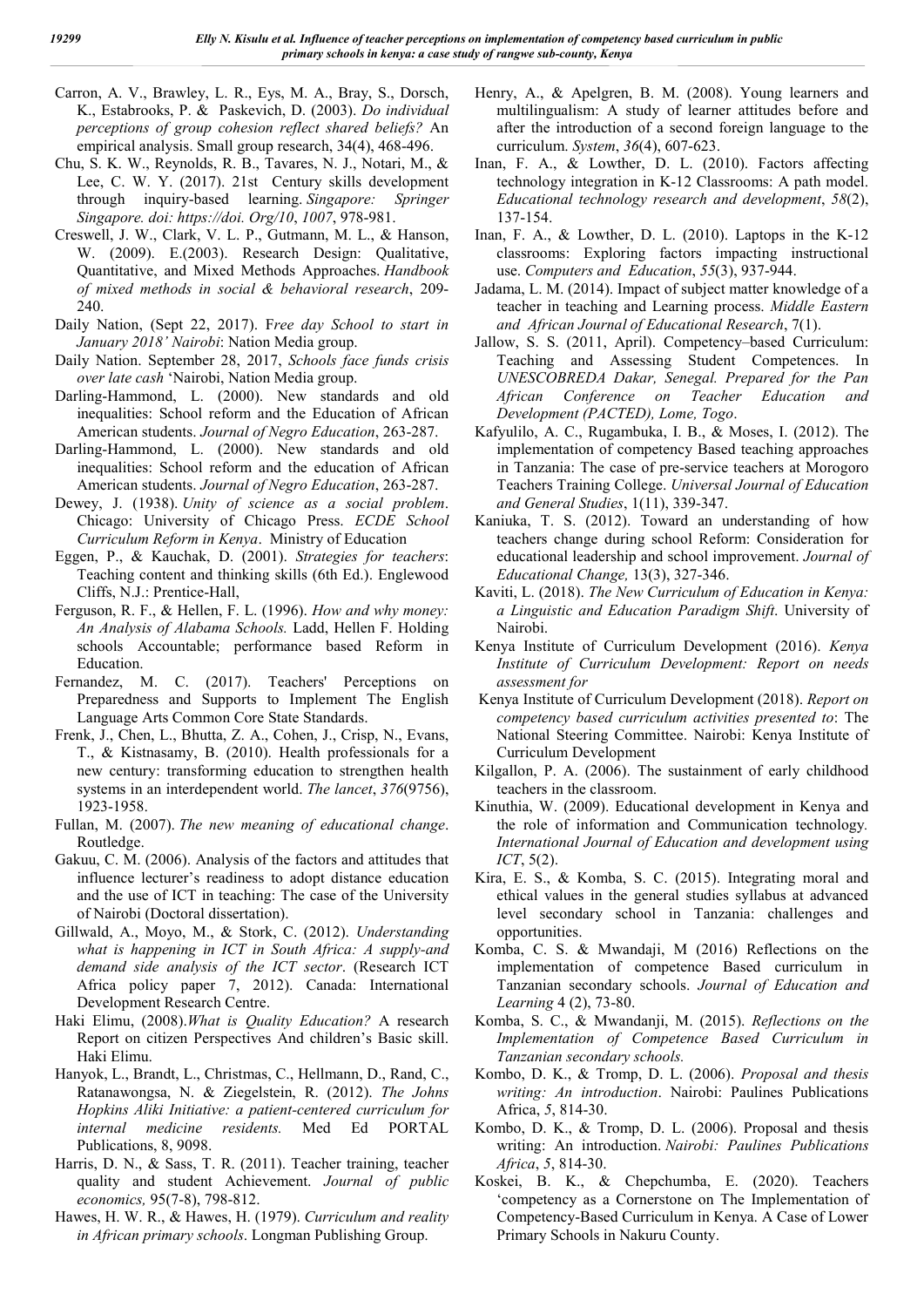- Koskei, J. R. (2013). Teachers' Awareness and Ability to Implement NACECE Curriculum In Uasin Gishu County, Kenya. *Journal of Emerging Trends in Educational Research and Policy Studies*, *4*(2), 399-406.
- Kothari, C.R. & Garg, G. (2014). *Research Methodology: Methods and Techniques*. New Delhi: New Age International Publishers.
- Levin, T., & Wadmany, R. (2008). Teachers' views on factors affecting effective integration of information technology in the classroom: Developmental scenery. *Journal of Technology and Teacher Education*, *16*(2), 233-263.
- Lim, C.P., Chai, C. S., & Churchill, D. (2011). A framework for developing pre-service Teachers' competencies in using technologies to enhance teaching and learning. *Educational Media International,* 48(2), 69-83.
- Luhambati, S. (2013). "Change from Knowledge-based to Competency-based Curriculum Among Secondary School in Tanzania." Unpublished M.Ed. Dissertation. Ruaha University, Iringa.
- Maclellan, E. (2004). *Initial Knowledge States about Assessment: Novice Teachers' Conceptualizations.* Teaching and Teacher Education, *20*(5), 523-535.
- Magoma, C. (2011). Curriculum innovation in Kenya: A case of the introduction and Implementation of secondary school Integrated English in Nairobi County. (Unpublished) Ph.D. thesis. Kenyatta University, Nairobi.
- Makuna, T. E. (20013). *Integration of indigenous and scientific technology in disaster Reduction education in Kenya:* A Framework for Sustainable Development. Proceedings of the International Conference on Education, 2013.
- Makunja, G. (2016). Challenges facing teachers in implementing competence-based Curriculum in Tanzania: The case of community secondary schools in Morogoro Municipality. *International Journal of Education and Social Science, 3(5), 30-37*.
- Malone, K., & Supri, S. (2012). A critical time for medical education: the perils of competence-based reform of the curriculum. *Advances in health sciences education*, *17*(2), 241-246.
- Manduku, J., Gichaba, M. A., & Koech, M. (2017) *Challenges Facing In the Implementation of Early Childhood Development Education in Kericho Country, Kenya*.
- Matara, M. L. (2014). Teacher related factors affecting implementation of integrated English curriculum in public secondary schools in Ekerenyo Division Nyamira County, Kenya (Doctoral dissertation, University of Nairobi).
- McCOMBS, B. L. (2004). *The Learner-Centered Psychological Principles: A Framework For Balancing Academic*. Building academic success on social and emotional learning: What does the research say? 23.
- McDonald, S., Dowda, M., Colabianchi, N., Porter, D., Dishman, R. K., & Pate, R. R. (2015). *Perceptions of the neighborhood environment and children's afterschool moderate-to-vigorous physical activity*. Pediatric exercise science, *27*(2), 243-251.
- Mexico, G. F. (2000). Ministry of Public Education. (2011). Attention model of Special Education Services.
- MoE. (2006). *Education strategic plan.* Government Printers: Nairobi
- Mosha, H. (2012). The state and quality of education in Tanzania: A reflection. *Papers in Education and Development*, (31), 61-76.
- Mosha, H. J. (2012). Common core skills for lifelong learning and sustainable development in Africa: A case study of

learning materials used to deliver knowledge and skills-or competency-based curricula in Tanzania. A paper presented at the Triennial on education and training in Africa, 12-17.

- Msuya, A. A. (2016). *Facilitators and Learners' Perceptions on the Implementation of Competence-Based Curricula in Adult Education Programmes in Tanzania* (Doctoral dissertation, The Open University of Tanzania).
- Mugenda, O.M. & Mugenda, A.G. (2003). *Research Methods: Quantitative and Qualitative Approaches.* Nairobi: Acts Press.
- Muhammad, A. D., & Rashid, A. D. (2011). Impact of teacher quality on academic achievement of students in secondary state in Punjub. *European Journal of Social Sciences*, *19*(1), 39-46.
- Mumtaz, S. (2000). "Factors affecting teachers' use of information and communications Technology teacher education technology". *Journal of Information Technology*, V.9 No.3: 319-342.
- Muneja, M. S. (2015). Secondary school teachers' implementation of the competency-based Curriculum in the Arusha Region, Tanzania (Doctoral dissertation, University of South Africa).
- Muraraneza, C., Mtshali, N. G., & Mukamana, D. (2017). Issues and challenges of curriculum reform to competency‐based curricula in Africa: A meta‐synthesis. Nursing & health sciences, 19(1), 5-12
- Mutoro, J. M. (2001). Factors affecting implementation of curriculum for learning impaired. A case study of Webuye schools for the Deaf, Bungoma District. Unpublished Med Thesis, University of Nairobi.
- Ndihokubwayo, K., & Habiyaremye, H. T. (2018). Why did Rwanda shift from knowledge to competence based curriculum? Syllabuses and textbooks point of view. *African Research Review*, *12*(3), 38-48
- Ndolo, D. O., Wach, M., Rüdelsheim, P., & Craig, W. (2018). A curriculum-based approach to teaching biosafety through eLearning. *Frontiers in bioengineering and biotechnology*, *6*, 42.
- Ng'asike, J. T. (2012). Teachers' use of play as medium for bridging preschool children's Mathematical experiences. A study of Kasarani Division, Nairobi, Kenya. (Unpublished MEd Thesis, Kenyatta University).
- Nikolov, R., Sholkova, E. & Kovatcheva, E. (2014). *Competence-Based Framework for Curriculum Development.* Sofia: Za bukvite. PICTET Tempus.
- Njeru, P. G., & Itegi, F. M. *Competence Based Curriculum Policy: Monitoring The Implementation of Digital Literacy in Grade 1, 2 and 3 in Public Primary Schools in Tharaka Nithi County Kenya*.
- Njue, D. K. (2013). Factors influencing the implementation of Child-Friendly School Programme in public primary schools in Kikuyu District, Kiambu County, Kenya*.* Unpublished M. Ed project, University of Nairobi.
- Odiembo, E. J. A., & Simatwa, E. M. W. (2014). The relationship between secondary school mathematics teacher age, gender and student's academic achievement in mathematics in Kenya: A case study of Muhoroni Sub County. *Educational Research*, *5*(7), 225-240.
- Okango, H. A. (2012). *Educational challenges of children living with their imprisoned Mothers in Kenya: A case of Thika and Langata Women's prison, Kenya*. Doctoral dissertation, University of Nairobi, Kenya.
- Ondimu, S. M. (2018). *Teachers' Preparedness for Implementation of the Competency Based Curriculum in Private Pre-schools in Dagoretti North Sub-county,*